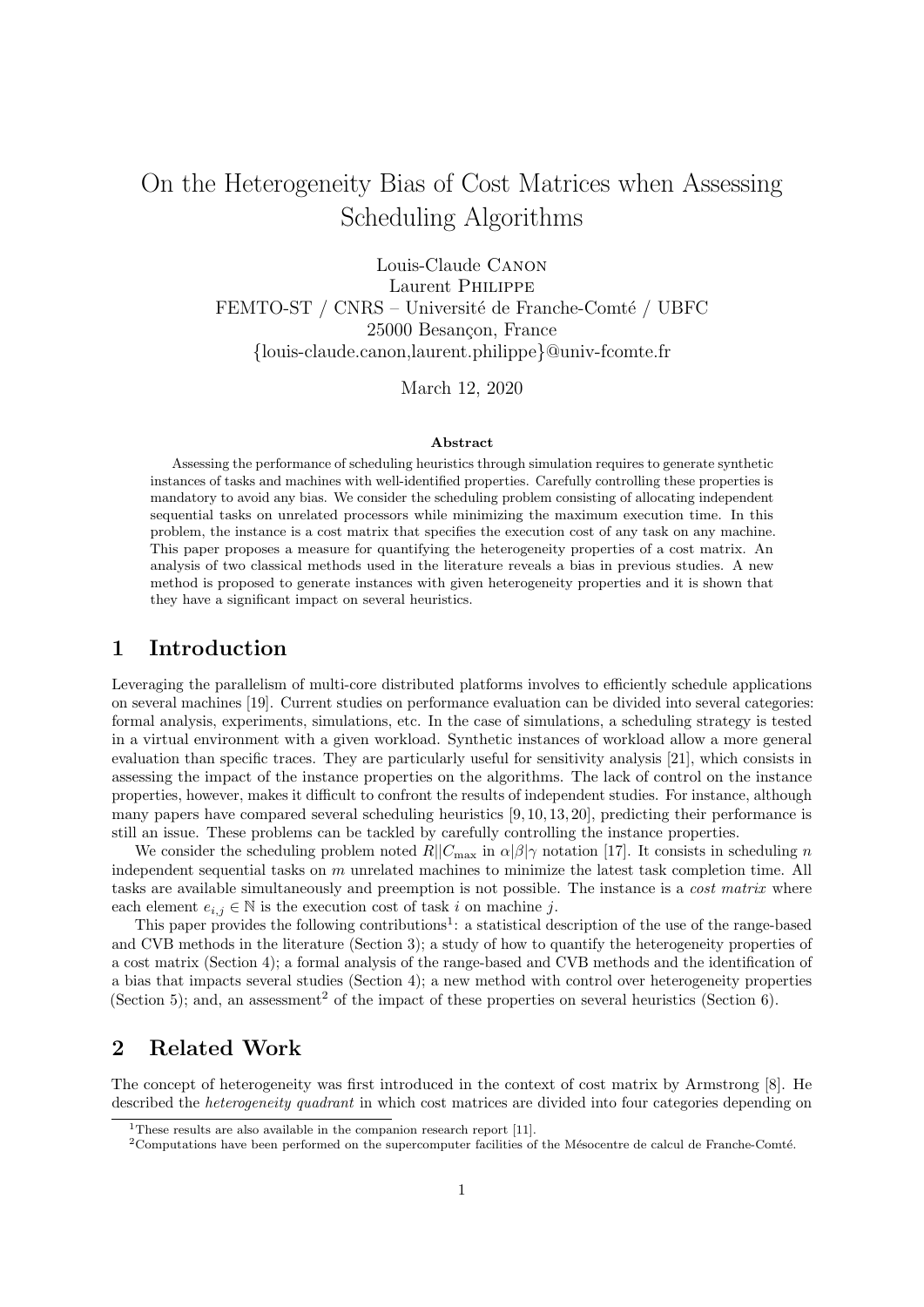their heterogeneity properties regarding tasks and processors: low/low, low/high, high/low, and high/high. However, no method for generating such matrices was proposed.

The range-based and CVB methods were proposed to fill this gap in [5] and then in [6, 7]. However, task and machine heterogeneities were not formally defined and analyzed. The methods were assumed to generate matrices with the expected properties and only validated through some examples.

The limits of these methods were later acknowledged in [4], which proposed to consider the average coefficient of variation<sup>3</sup>, skewness and kurtosis of the costs for each task and for each machine. The proposed scheme (based on decision trees) uses these additional information to predict heuristic performance. Despite a wide experimentation plan, the study lacks discussion and interpretation on the relative importance of the considered measures. Additionally, no formal analysis was provided. The exhibited decision trees suggest that the average coefficient of variation plays a significant role, which supports the current work.

The MPH (Machine Performance Homogeneity) is introduced in [3] for capturing the heterogeneity between the machines, while its counterpart for the tasks, the TDH (Task Difficulty Homogeneity), appears in [2]. We discuss them more extensively in Section 4. In addition, the TMA (Task-Machine Affinity) is also defined in [3]: it quantifies the specialisation of the system (i.e., whether some machines are particularly efficient for some specific tasks). Although the three measures are applied to a real benchmark, no method is proposed for generating matrices with given MPH, TDH and TMA.

Friese et al [14] present a method for adding tasks in a given cost matrix while preserving some statistical properties on each column (mean, coefficient of variation, skewness and kurtosis). It ignores the properties on each row however.

A method for generating matrices with varying affinity (similar to the TMA) is proposed in [1]. Khemka et al [18] propose a method for changing the TMA of an existing matrix while keeping the same MPH and TDS. TMA is mentioned to be related to the correlation. Investigating the correlation properties is left for future work. There is also another field of studies dedicated to the generation of matrices with given correlation and covariance matrices [15].

### 3 Matrix Generations Methods

#### 3.1 Range-based and CVB methods

The most used methods for generating cost matrices are the range-based and the CVB (Coefficient of Variation Based) methods [5–7].

The range-based method generates n vectors of m values that follow a uniform distribution in the range  $[1, R_{mach}]$ . Each line is then multiplied by a random value that follows a uniform distribution in the range  $[1, R_{task}].$ 

The CVB method is based on the same principle except it uses parameters that are distinct from the underlying distribution parameters. In particular, it requires two coefficients of variation  $(V_{task}$  for the tasks and  $V_{mach}$  for the machines) and one mean ( $\mu_{task}$  for the tasks). The random values follow a gamma distribution whose parameters are computed such that the provided CV (Coefficient of Variation) and mean are respected.

**Proposition 1.** When used with parameters  $V_{task}$ ,  $V_{mach}$  and  $\mu_{task}$ , the CVB method generates costs with expected value  $\mu_{task}$  and coefficient of variation  $\sqrt{V_{task}^2 V_{mach}^2 + V_{task}^2 + V_{mach}^2}$ .

*Proof.* Each cost is the product of a random variable that follows a gamma law with mean  $\mu_{task}$  and CV  $V_{task}$  and a random variable that follows a gamma law with mean 1 and CV  $V_{mach}$ . Therefore, the expected value of the costs is the product of the expected values of both distributions, namely  $\mu_{task}$ .

The standard deviation of the product of two random variables with means  $\mu_1$  and  $\mu_2$ , and standard deviations  $\sigma_1$  and  $\sigma_2$  is  $\sqrt{\sigma_1^2 \sigma_2^2 + \mu_1^2 \sigma_2^2 + \sigma_1^2 \mu_2^2}$ . With a similar argument as for the expected value we can derive the CV of the costs.  $\Box$ 

To obtain the CV of the costs with the range-based method, we can replace  $V_{task}$  by the CV of the First uniform law,  $\frac{\sqrt{12}}{6} \frac{R_{task}-1}{R_{task}+1}$ , and  $V_{mach}$  by the CV of the second uniform law,  $\frac{\sqrt{12}}{6} \frac{R_{mach}-1}{R_{mach}+1}$ . This CV remains close to a constant except for low values of  $R_{task}$  and  $R_{mach}$ . For instance, it is around 0.86

<sup>3</sup>Ratio of the standard deviation to the mean.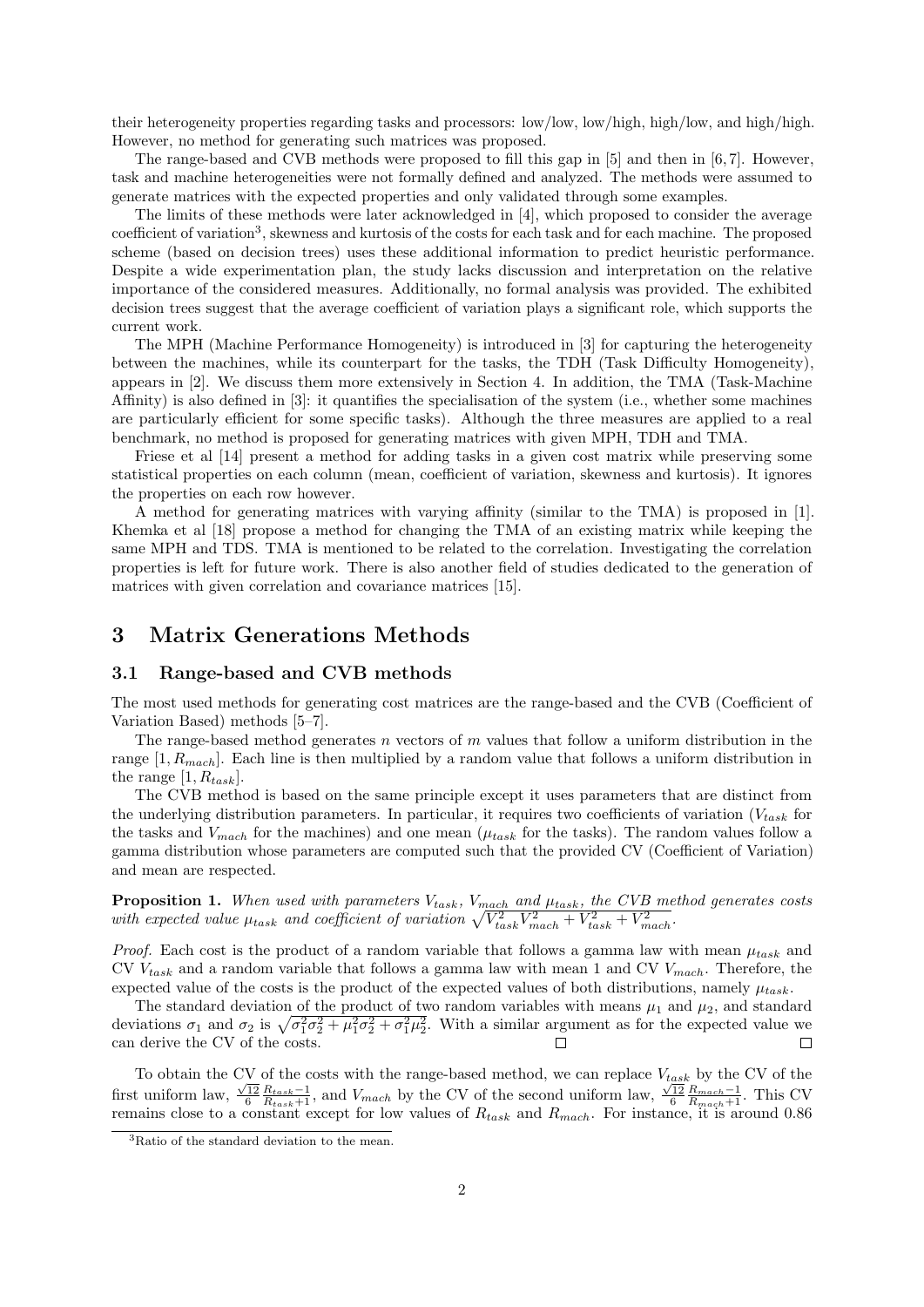when  $R_{task} = R_{mach} = 100$  and the asymptotic value is  $\frac{\sqrt{7}}{2} \approx 0.88$  when both  $R_{task}$  and  $R_{mach}$  are large. This is not well-suited to control the heterogeneity of the resulting cost matrix. Also, the asymmetry of this method may lead to different heterogeneity properties for the tasks and for the machines.

#### 3.2 Consistency Extension

Both the previous methods produce cost matrices that may not be representative of realistic settings. For instance, the costs of a given task is not correlated to the costs of another task, which may often be the case in practice. The consistency extension consists in reordering the costs in the generated matrix to have an instance that is closer to the uniform case. Specifically, the rows of a submatrix of an rows and bm columns are sorted. Thus, a machine that is faster for a given task than another machine will likely be also faster for another task. Inconsistent matrices have  $a = b = 0$  while consistent matrices have  $a = b = 1$  (other matrices are either called semiconsistent or partially consistent).

#### 3.3 Usage in the Literature

We covered the English articles that cite at least one of the references in which the methods were initially presented [5–7] and that were freely available. For each reference, we extracted all the distinct sets of parameters. However, the size was ignored because we only consider asymptotic properties (see Section 4.2).

Some data were not specifically provided. The parameters that could be directly inferred from the article or from similar works are mostly related to missing parameters for the consistency extension (the ones from the cited article were taken). Otherwise, they are treated as missing values. Some articles lack enough information, which prevented any parameter extraction.

On the 160 analysed articles, 78 provide exploitable information on the cost matrix instances. The rest consists of 40 articles with no description, but which refer to instances described in other articles and 42 articles with unclear descriptions or approaches that do not fit the current study. The extracted data are available in [11, Appendix B] and summarized below. While most articles fail to precisely describe the used method, only the range and CV parameters are crucial for reproducing similar instances. In the end, 342 sets of parameters were extracted in 78 articles for a total of 210 unique settings: 37 for the range-based method and 173 for the CVB one.

Figure 1 depicts the values used with both methods. Although there is no clear agreement on which precise parameters are the most relevant, there are some common tendencies. Values for low heterogeneity are usually 10 and 100 for the range-based method and .1, .25 and .3 for the CVB method. Values for high heterogeneity are usually 100, 1e3, 3e3 and 1e5 for the range-based method and  $.3, .35, .4, .5, .6, .7,$ .9, 1 and 2 for the CVB method.

# 4 Heterogeneity Measures

Assessing the impact of heterogeneity on heuristic performance requires a method for quantifying the heterogeneity of the generated cost matrices.

#### 4.1 TDH and MPH

The closest related measures are the TDH (Task Difficulty Homogeneity) and the MPH (Machine Performance Homogeneity) [2, 3]. The TDH computation consists in computing the difficulty of each task (noted  $TD[i]$ ), sorting all the  $TD[i]$  in ascending order and averaging all the ratios between successive  $TD[i]$ . The measure lies in the interval  $(0, 1]$ : if it is one, then tasks are all similar; if it is close to zero, then the task heterogeneity is large. The MPH computation is analogous, but for the machine.

These measures have two major shortcomings. First, they are not intuitive (they require to invert costs, to order sums and to average ratios). Also, they do not rely on classical statistical measures, which makes deriving formal results more difficult. Another notable problem is that the resulting values depend on the size of the matrix. In particular, it is close to one when the matrix is large (even if it is generated with the same parameters and has, intuitively, the same characteristics). For instance, if we consider only one machine, the following matrices (cost vectors in this case) have the same TDH: [1, 2]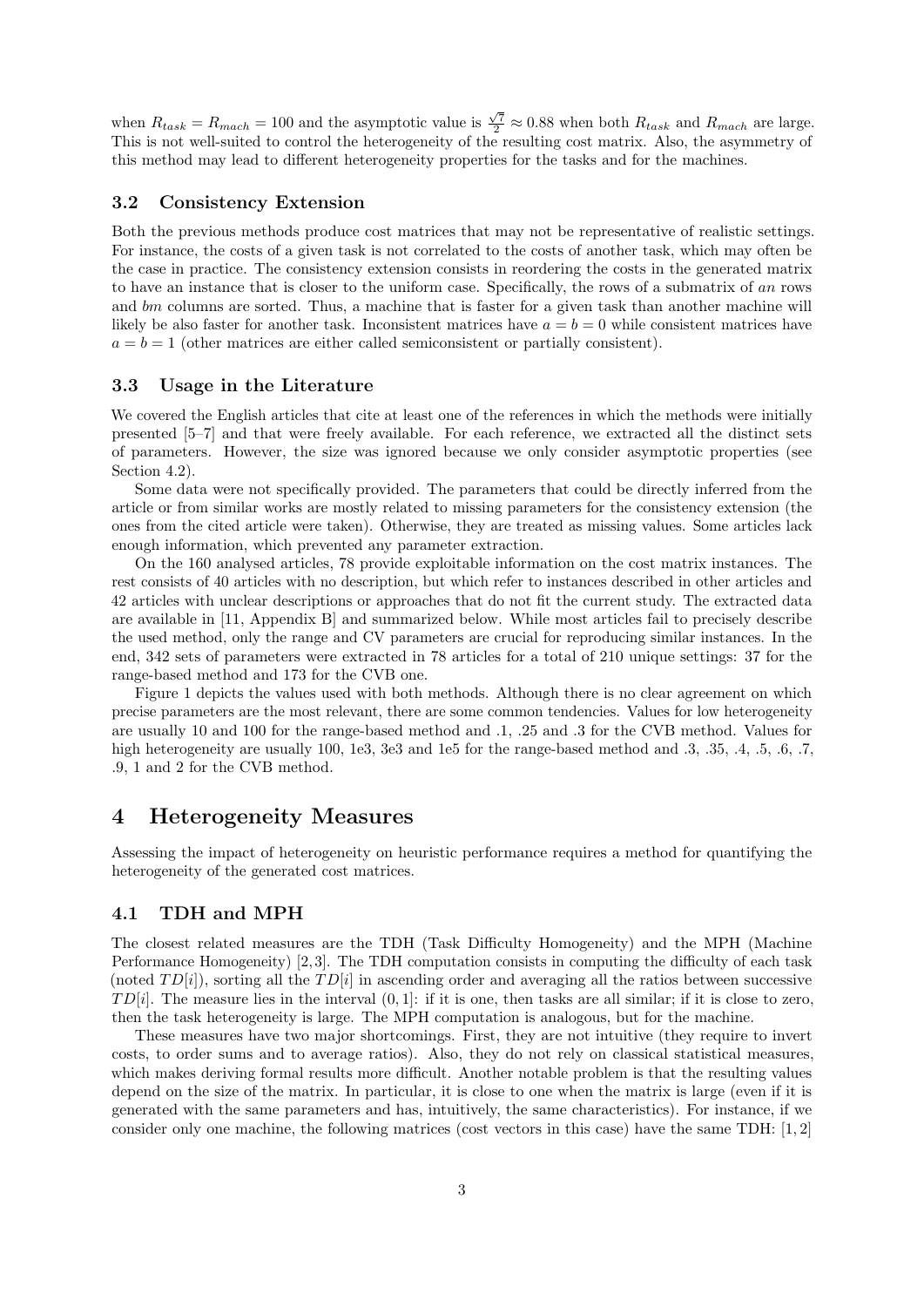

Figure 1: Parameters used in the literature. Three points are not shown for the CVB method: (1.4, 0.4),  $(1.8, 0.4)$  and  $(0.1, 2)$ .

and [0.125, 0.25, 0.5, 1, 2, 4]. The second vector, however, seems more heterogeneous. As another example, let the minimum TD be 1 and the maximum TD be 100. The TDH is always greater than 0.60 when there are 10 tasks and it is always greater than 0.95 when there are 100 tasks [11, Proposition 1]. This measure is thus relevant only for comparing small cost matrices with similar sizes.

#### 4.2 Intuitive Measures of Heterogeneity

Assuming that the mean of each row represents a task weight, the task heterogeneity may be defined as the CV (Coefficient of Variation) of the means of the rows (noted  $V\mu_{task}$ ). Analogously, the machine heterogeneity may be measured as the CV of the means of the columns (noted  $V \mu_{mach}$ ).

These measures of task and machine heterogeneity has been criticized for small instances [2]. It is argued that the MPH is better than the CV as it is less sensible to outliers. However, we consider asymptotic properties for large matrices in this work because we expect them to hold for small instances. Moreover, in the case of outliers, the CV can be replaced by the quartile coefficient of dispersion, which is a similar standard statistical measure but is more difficult to formally analyse. Finally, the decision trees in [4] suggest that varying this measure has an impact on the heuristics performance and is thus significant.

#### 4.3 Coherence with the Uniform Model

The previous measures do not only rely on intuition, they are also consistent with the expectation when we consider the uniform model. In this model, the cost of executing a task  $i$  on a machine  $j$  is given by the product of the task weight,  $w_i$ , and the inverse of the machine speed,  $b_j$ . The concept of task and machine heterogeneity is easy to grasp in the uniform model: it is given by the statistical dispersion of the weights and the speeds, respectively. We assume that the CV of the weights, noted  $CV_{task}$ , is a relevant measure of the task heterogeneity. Analogously, the CV of the speeds, noted  $CV_{mach}$ , represents the machine heterogeneity.

It is possible to convert an instance of the uniform model in the unrelated model because this last model is more general. The cost matrix is generated by combining both vectors  $\{w_i\}_{1\leq i\leq n}$  and  $\{b_i\}_{1\leq i\leq m}$ such that  $e_{i,j} = w_i b_j$ . As we know the heterogeneity properties of a uniform instance, we expect our proposed measures for the unrelated model to be consistent when applied on the converted instance, which is indeed the case [11, Proposition 2].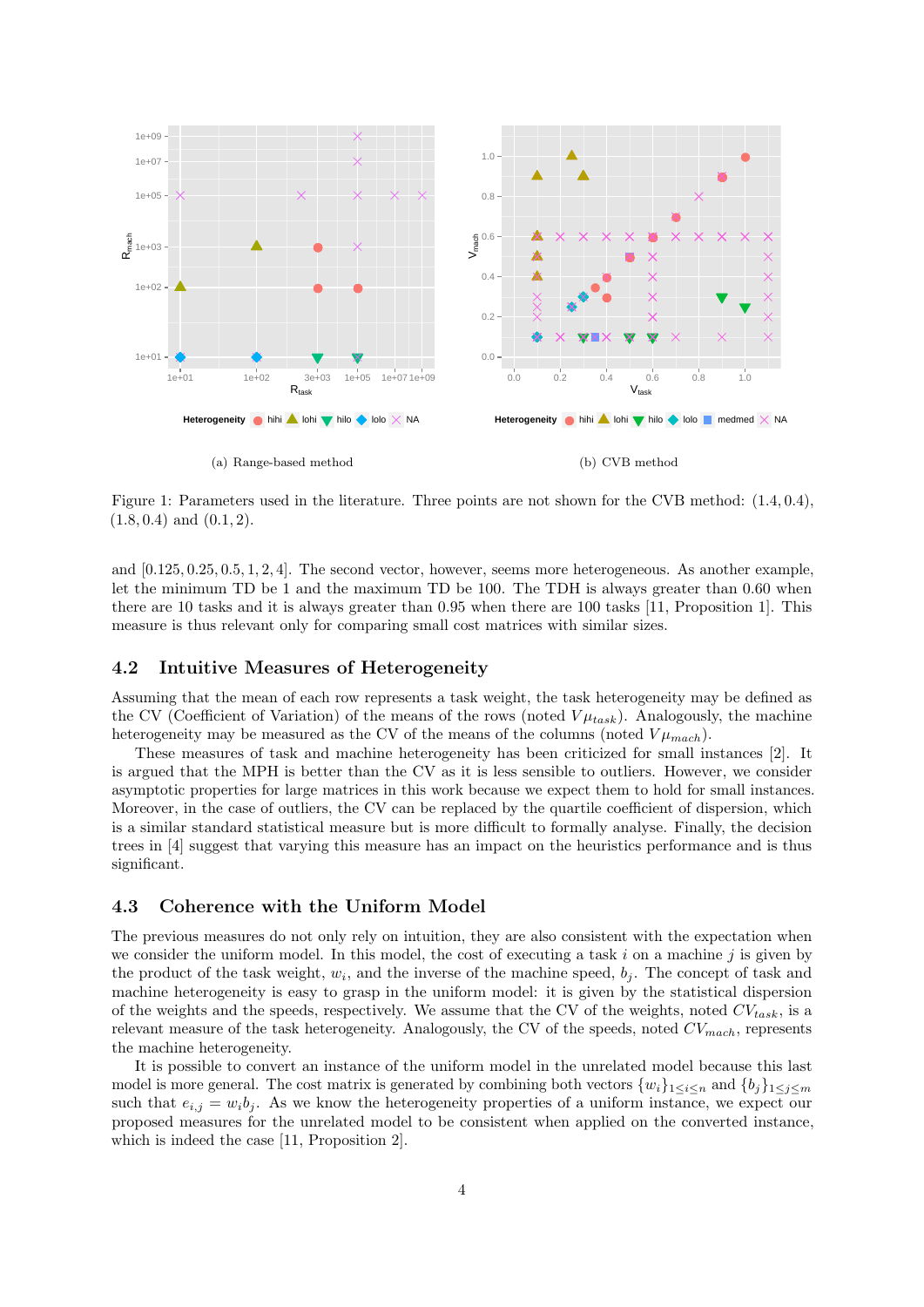#### 4.4 Heterogeneity of the Range-Based and CVB Methods

We analyse the asymptotic heterogeneity properties of the CVB method with the proposed measures depending on the parameters  $V_{task}$  and  $V_{mach}$ . An estimator T converges to  $\theta$  when the expected value of T tends to  $\theta$  as the number of samples (n and m in our case) tends to  $\infty$ .

**Proposition 2.** The measure  $V \mu_{task}$  of a cost matrix generated using the CVB method with the parameters  $V_{task}$  and  $V_{mach}$  converges to  $V_{task}$  as  $n \to \infty$  and  $m \to \infty$ .

*Proof.* This proof assumes that the mean of a set of n samples (called the sample mean) of a random variable with mean  $\mu$  and standard deviation  $\sigma$  is a random variable with mean  $\mu$  and standard deviation  $\frac{\sigma}{\sqrt{n}}$ . Moreover, the CV of a set of *n* samples (called the sample CV) of a random variable with CV V converges to V as  $n \to \infty$ .

Let  $\mu_i$  be the sample mean of the costs on line i. This row is the product of a random variable that follows a distribution with mean  $\mu_{task}$  and CV  $V_{task}$  and m values that follow a distribution with mean one and CV  $V_{mach}$ .  $\mu_i$  is thus also the product of the first random variable and the sample mean of the other m values, which follows a random variable with mean one and CV  $\frac{V_{mach}}{\sqrt{m}}$ . Therefore, the mean

of  $\mu_i$  is  $\mu_{task}$  and its CV is  $\sqrt{V_{task}^2}$  $\frac{V_{mach}^2}{m} + \frac{V_{mach}^2}{m} + V_{task}^2$ , which tends to  $V_{task}$  as  $m \to \infty$ . Then, the sample CV of all  $\mu_i$  tends to  $V_{task}$  as  $n \to \infty$  and  $m \to \infty$ .

We can also show that  $V\mu_{mach}$  converges to a √  $bV_{mach}$  as n and  $m \to \infty$ . Although more technical, the proof is analogous and provided in [11, Proposition 6].

These formal results can be extended to the range-based method by replacing  $V_{task}$  by the CV of the first random variable  $\left(\frac{\sqrt{12} R_{task-1}}{6 R_{task+1}}\right)$  and  $V_{mach}$  by the CV of the second one  $\left(\frac{\sqrt{12} R_{mach-1}}{6 R_{mach+1}}\right)$ . Indeed, the proofs only use the mean and the CV of the random underlying distributions.

In the case of complete consistency (i.e., when  $a = b = 1$ ),  $V \mu_{task} = V_{task}$  and  $V \mu_{mach} = V_{mach}$ which supports the proposed heterogeneity measures. This special case is due to the fact that consistent cost matrices are closer to uniform instances than inconsistent ones.

The main issue of the CVB method is related to the impact of the consistency parameters on the heterogeneity properties. It biases comparisons of scheduling methods when cost matrices are used with different consistency settings because these matrices will also have different heterogeneity properties. The range-based method presents an even stronger bias as both  $V_{task}$  and  $V_{mach}$  tends to  $\frac{\sqrt{12}}{6}$  as  $R_{task}$  and  $R_{mach} \rightarrow \infty$  (the heterogeneity properties are thus often similar).

#### 4.5 Task and Machine Heterogeneity in Previous Studies

For each of the instances summarized in Section 3, we computed both heterogeneity measures using the previous analysis and the input parameters:  $R_{task}, R_{mach}, V_{task}, V_{mach}, a$  and b.

Figures 2 depicts the values for the measures proposed above. The range-based method has a clear bias because many heterogeneity properties have never been obtained. Also, the consistency parameters invalidate the claimed properties of the cost matrices relatively to the heterogeneity quadrant: some hihi instances have the same machine heterogeneity as lolo instances.

This analysis is also consistent with the observation made in [3] about the fact that the range-based and CVB methods do not cover the entire range of possible values for the MPH.

# 5 Controlling the Heterogeneity

We are interested in generating cost matrices that have specific heterogeneity properties according to the measures introduced in Section 4. We propose a method that alters a cost matrix generated from uniform instances for which we control the task and machine heterogeneities. This cost matrices have specific properties in terms of consistency and correlation between each row and each column, and the proposed method introduces some randomness in the matrix by shuffling the costs. It first generates the task weights,  $\{w_i\}_{1\leq i\leq n}$ , with a gamma distribution with mean one and CV  $V_{task}$ , and then the inverse of the machine speeds,  ${b_j}_{1 \leq j \leq m}$ , with a gamma distribution with mean one and CV  $V_{mach}$ . The corresponding matrix is computed such that  $e_{i,j} = w_i b_j$  before starting the shuffling part. For each cost  $e_{i,j}$ , another cost  $e_{i',j'}$  is selected on a different row and column. The same amount is then removed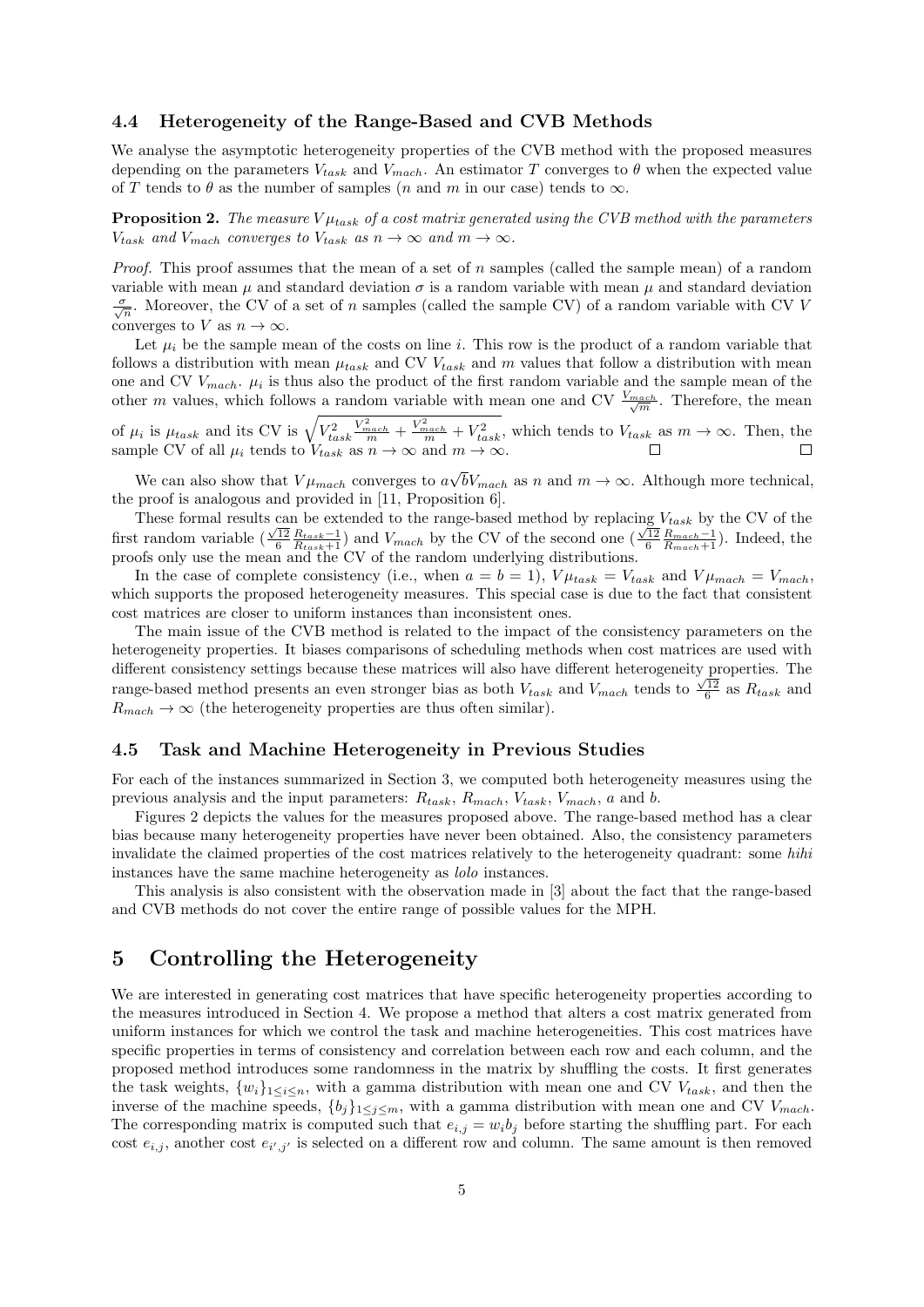

Figure 2: Heterogeneity properties ( $V\mu_{task}$  and  $V\mu_{mach}$ ) of cost matrices used in the literature. Two points are not shown for the CVB method: (1.4, 0) and (1.8, 0).

from these costs and is added to two other costs,  $e_{i,j'}$  and  $e_{i',j}$  (one that is on the same row as the first cost and on the same column as the second, and another one that is on the same row as the second cost and on the same column as the first). This step preserves the mean of each row and the mean of each column. The heterogeneity properties remain thus the same. The transfered amount is the largest value (in absolute) such that no cost among the four considered costs becomes lower than the minimum one among them (this prevents costs to be arbitrarily low). For instance, if  $e_{i,j}$  is the minimum cost (i.e.,  $e_{i,j} = \min(e_{i,j}, e_{i',j}, e_{i',j'}, e_{i',j'})$ , there are two cases: if  $e_{i,j'} < e_{i',j}$ , then  $e_{i,j'}$  becomes the new minimum and the added value to  $e_{i,j}$  and to  $e_{i',j'}$  is  $e_{i,j'} - e_{i,j}$ ; otherwise, it is  $e_{i',j} - e_{i,j}$ . This method focuses on preventing costs to be arbitrarily low because it is critical to guarantee positive costs.

**Proposition 3.** When used with parameters  $V_{task}$  and  $V_{mach}$ , the shuffling method generates costs with expected value 1.

Proof. Costs in the matrix corresponding to the uniform matrix follow a distribution that is the product of two distributions both with mean one. Therefore, the expected value of the costs in the matrix before the shuffling step is also one. The shuffling step do not change the expected value of the costs because the amount that is taken on any cost is given to another cost.  $\Box$ 

**Proposition 4.** The measure  $V \mu_{task}$  of a cost matrix generated using the shuffling method with the parameters  $V_{task}$  and  $V_{mach}$  converges to  $V_{task}$  as  $n \to \infty$ .

Proof. Analogously to the proof of Proposition 3, the shuffling step has no impact on the mean of each row and each column. The measure  $V\mu_{task}$  is thus the same for the final cost matrix as for the intermediate matrix that corresponds to a uniform instance.

The sample CV of the sample means of all rows in this intermediate matrix is equal to the sample CV of the vector  $\{w_i\}_{1 \leq i \leq n}$ . This last sample CV tends to  $V_{task}$  as  $n \to \infty$ . П

An analogous proof relying on the symmetry of the shuffling method shows that  $V\mu_{mach}$  converges to  $V_{mach}$  as  $m \to \infty$ .

# 6 Impact on Scheduling Heuristics

This section assesses the impact of the heterogeneity properties defined in Section 4 on the performance of some classic heuristics. Our intention is not to find the best heuristic but rather to show the impact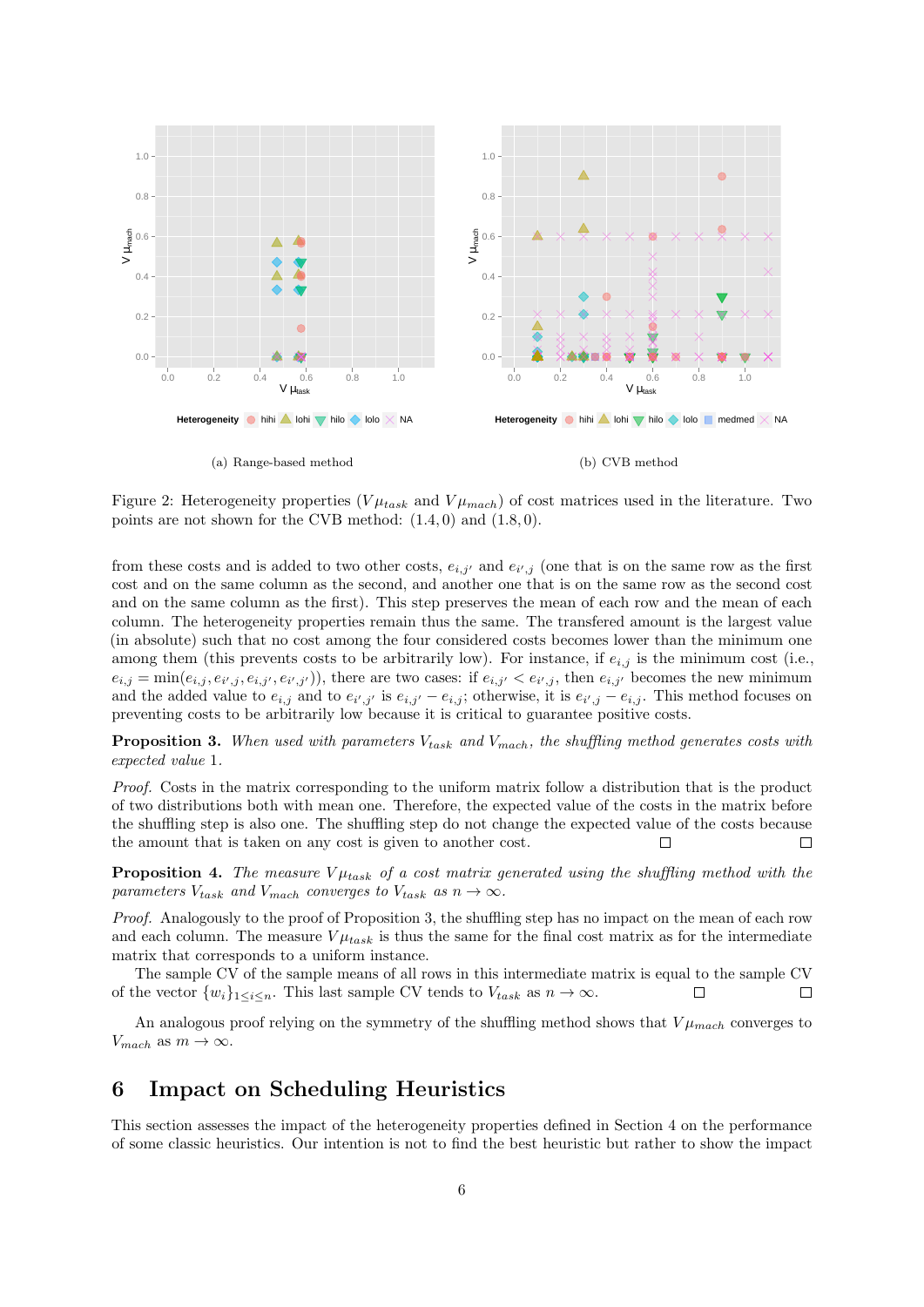| Name        | Ref               | Complexity       | Remark                               |
|-------------|-------------------|------------------|--------------------------------------|
| Min-min     | [10]              | $n^2m$           | Earliest finish time                 |
| $Max-min$   | $\left[10\right]$ | $n^2m$           | Earliest finish time of largest task |
| GА          | 10                |                  | Genetic Algorithm                    |
| Suff        | $\left[12\right]$ | $n^2m$           | Task that will suffer most first     |
| <b>HLPT</b> | $[16]$            | $nm + n \log(n)$ | Heterogeneous version of LPT         |
| BalSuff     | [11]              |                  | Reconsider allocation on suffer-     |
|             |                   |                  | age                                  |

Table 1: Summary of the scheduling heuristics for the  $R||C_{\text{max}}$  problem.

of the cost matrix generation method on the performance results. We use classical heuristics from the literature summarized in Table 1. These heuristics are described in [11, Appendix C].



Figure 3: Heuristic performance relatively to the best case with the shuffling method. Values below 0.001 are shown in white and values above 1 are shown in black.

Cost matrices are generated with the shuffling method using  $V\mu_{task}$  and  $V\mu_{proc}$ , each with 30 values exponentially distributed in [0.001, 10]. For each pair of parameters, 100 cost matrices are generated with  $n = 100$  tasks and  $m = 30$  machines. For each scenario, we compute the makespan of each heuristics. We only consider the relative difference from the reference makespan:  $|C - C_{\text{min}}|/C_{\text{min}}$  where C is the makespan of a given heuristic and  $C_{\text{min}}$  the best makespan we obtained (a genetic algorithm initialized with all the solutions obtained by the other algorithms). The closer to zero, the better the performance.

The results presented on Figure 3 is a heat map of the relative performance for each algorithm. On each figure, we use a logarithmic scale on both axises: the x-axis gives the heterogeneity value for the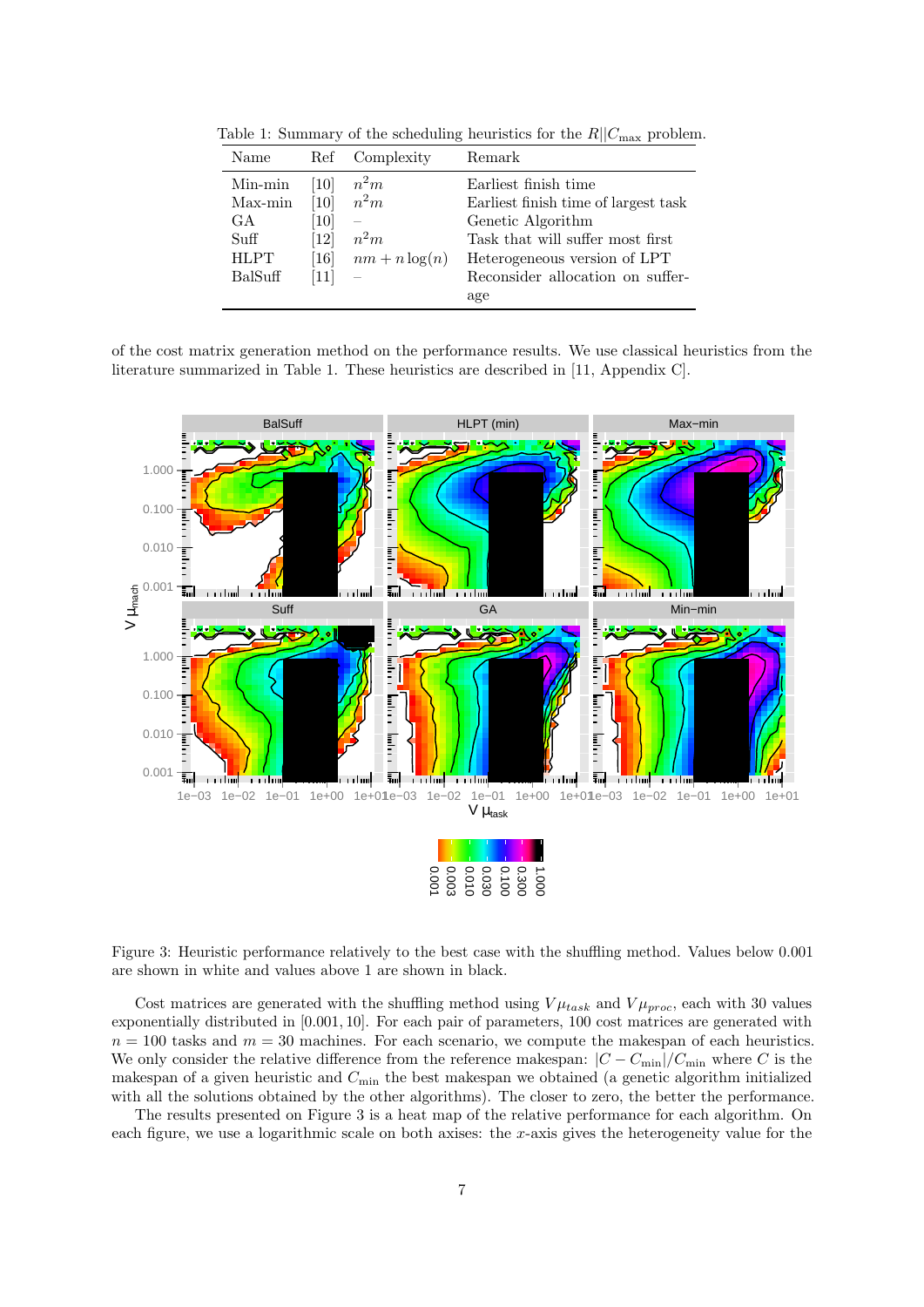tasks  $(V \mu_{task})$  while the y-axis gives the heterogeneity value for the machines  $(V \mu_{mach})$ . The bottom-left area represents almost homogeneous instances, while the top-right area is the most heterogeneous one. The heterogeneity values covered by the range-based and CVB methods in the literature are represented with dark rectangles on each sub-figure. Contour lines correspond to the levels in the legend.

Figure 4 plots the best heuristic depending on the heterogeneity properties. Contour lines show the number of heuristics which performance is closer to the best heuristic than 0.001. For instance, there are at least four heuristics whose relative performances are almost equivalent when task heterogeneity is high. When several heuristics are equivalent for a given tile, the appearing heuristic is the one that is the best the least often. The dark rectangles correspond to the properties covered by the range-based and CVB methods in the literature.

The settings cover a large part of the possible instances for the  $R||C_{\text{max}}$  problem. Some areas on the figures may be associated to specific scheduling problems: the  $Q|p_i = p|C_{\text{max}}$  problem (top-left area), the  $P|p_i = p|C_{\text{max}}$  problem (bottom-left area) and the  $P||C_{\text{max}}$  problem (bottomright area). While the first two problems can be solved in polynomial time, the last problem is NP-complete.

The heat maps suggest that the area where the heterogeneity values are between 0.1 and 1 is more challenging for most heuristics (areas in purple on the heat maps are 30% far from the reference). This is confirmed by Figure 4 where the best heuristic is often far from the second best with these settings. Oppositely, many heuristics are close to the best one when the task heterogeneity is low or high, or when the machine heterogeneity is high. On one hand, execution costs are quite similar when the coefficient of variation is



below 0.1. A non-optimal allocation will thus have a lower impact than with higher heterogeneity. On the bad allocations may be easy to avoid because ther**®est**e few allocations <sub>the min</sub> are extremedy critical while settings leads to difficult instances. As mentioned above, this is close to the  $P||C_{\text{max}}$  problem. We may<br>conclude that dealing with hotocompoons to be in marging 4: Best heuristic in the average case. other hand, most execution costs are close to zero when the coefficient of variation is higher than 1 and most of them are not. It is thus easier to generate a reasonable schedule. When the machine heterogeneity is low (with medium task heterogeneity), there is often a single best heuristic. This suggests that these conclude that dealing with heterogeneous tasks is more difficult than with heterogeneous machines, which is also supported by the asymmetry of the heat maps.

The range-based and CVB generation methods used in the literature could not provide these results due to two factors: the heterogeneity properties of the generated instances have a limited coverage (shown by the dark rectangles) and the erroneous claimed properties of these matrices prevent an unbiased analysis.

This study focuses on the impact of two measures,  $V\mu_{task}$  and  $V\mu_{proc}$ , on the performance of several heuristics. There are however many other properties that could be measured. If we consider the skewness and the kurtosis as in [4], we can think of  $4 \times 4$  measures for the lines and as many for the columns. The main limitation of this study is to ignore the effect of all these possible measures.

Another limitation is related to the effect of outliers. For large instances, the law of large number applies and the measures proposed in Section 4 correspond to the characteristics of the cost matrices. However, for small instances, we suggest to switch to robust measures such as the median, the interquartile range and the quartile coefficient of dispersion instead of the mean, the standard deviation and the CV, respectively.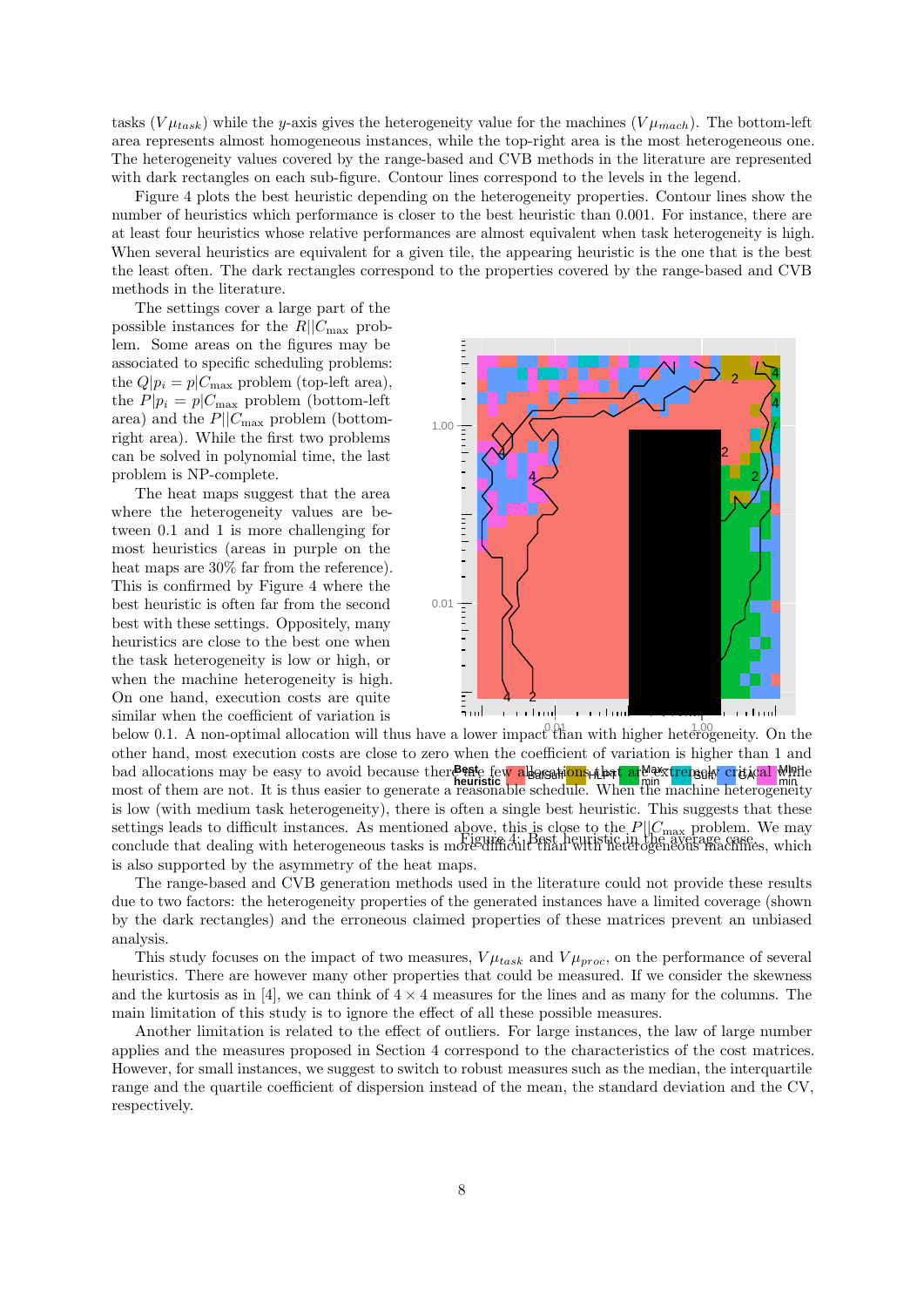# 7 Conclusion

This study shows that the methods used in the literature for generating cost matrices are biased: the claimed heterogeneity properties of these instances are invalidated by the measures we proposed to quantify them. We also show that the range of instances that has been used are restricted. It is specifically the case for the range-based method that covers only a minor fraction of all the possible settings in terms of heterogeneity. By providing a new cost matrix generation method we show that heuristics for the  $R||C_{\text{max}}$  problem have interesting behavior outside this restriction.

In addition to all the possible measures mentioned in Section 6, we plan to analyse other properties, in particular the correlation. It would also be interesting to see if the conclusions hold for some variations of the  $R||C_{\text{max}}$  problem such as considering arrival times or online scheduling.

### References

- [1] Al-Qawasmeh, A., Pasricha, S., Maciejewski, A., Siegel, H.: Power and thermal-aware workload allocation in heterogeneous data centers. TC 64(2), 477–491 (2013)
- [2] Al-Qawasmeh, A., Maciejewski, A., Roberts, R.G., Siegel, H.: Characterizing task-machine affinity in heterogeneous computing environments. In: IPDPSW (2011)
- [3] Al-Qawasmeh, A., Maciejewski, A., Siegel, H.: Characterizing heterogeneous computing environments using singular value decomposition. In: IPDPSW (2010)
- [4] Al-Qawasmeh, A., Maciejewski, A., Wang, H., Smith, J., Siegel, H., Potter, J.: Statistical measures for quantifying task and machine heterogeneities. The Journal of Supercomputing 57(1), 34–50 (2011)
- [5] Ali, S.: A comparative study of dynamic mapping heuristics for a class of independent tasks onto heterogeneous computing systems. Ph.D. thesis, Purdue University (1999)
- [6] Ali, S., Siegel, H., Maheswaran, M., Hensgen, D.: Task execution time modeling for heterogeneous computing systems. In: HCW. pp. 185–199. IEEE (2000)
- [7] Ali, S., Siegel, H., Maheswaran, M., Hensgen, D., Ali, S.: Representing task and machine heterogeneities for heterogeneous computing systems. Tamkang Journal of Science and Engineering 3(3), 195–208 (2000)
- [8] Armstrong Jr, R.K.: Investigation of effect of different run-time distributions on SmartNet performance. Tech. rep., DTIC Document (1997)
- [9] Bardsiri, A.K., Hashemi, S.M.: A Comparative Study on Seven Static Mapping Heuristics for Grid Scheduling Problem. IJSEIA 6(4), 247–256 (2012)
- [10] Braun, T.D., Siegel, H., Beck, N., Bölöni, L.L., Maheswaran, M., et al.: A comparison of eleven static heuristics for mapping a class of independent tasks onto heterogeneous distributed computing systems. JPDC 61(6), 810–837 (2001)
- [11] Canon, L.C., Philippe, L.: On the Heterogeneity Bias of Cost Matrices when Assessing Scheduling Algorithms. Tech. rep., FEMTO-ST (Feb 2015)
- [12] Casanova, H., Legrand, A., Zagorodnov, D., Berman, F.: Heuristics for scheduling parameter sweep applications in grid environments. In: HCW. pp. 349–363 (2000)
- [13] Diaz, C.O., Pecero, J.E., Bouvry, P.: Scalable, low complexity, and fast greedy scheduling heuristics for highly heterogeneous distributed computing systems. The Journal of Supercomputing 67(3), 837–853 (2014)
- [14] Friese, R., Khemka, B., Maciejewski, A., Siegel, H.J., Koenig, G., et al.: An analysis framework for investigating the trade-offs between system performance and energy consumption in a heterogeneous computing environment. In: IPDPSW (2013)